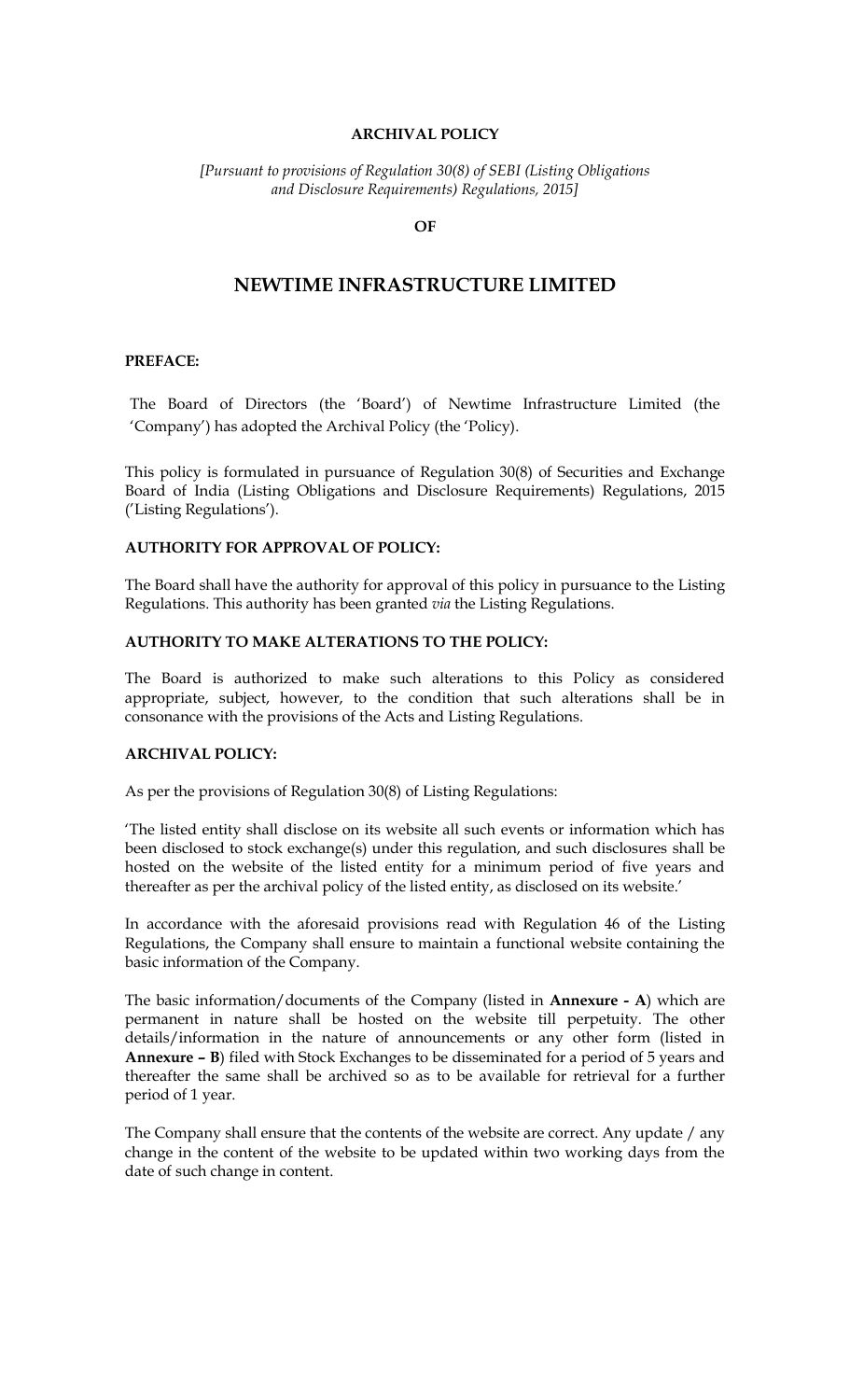The Archival policy to be disseminated on the website of the Company.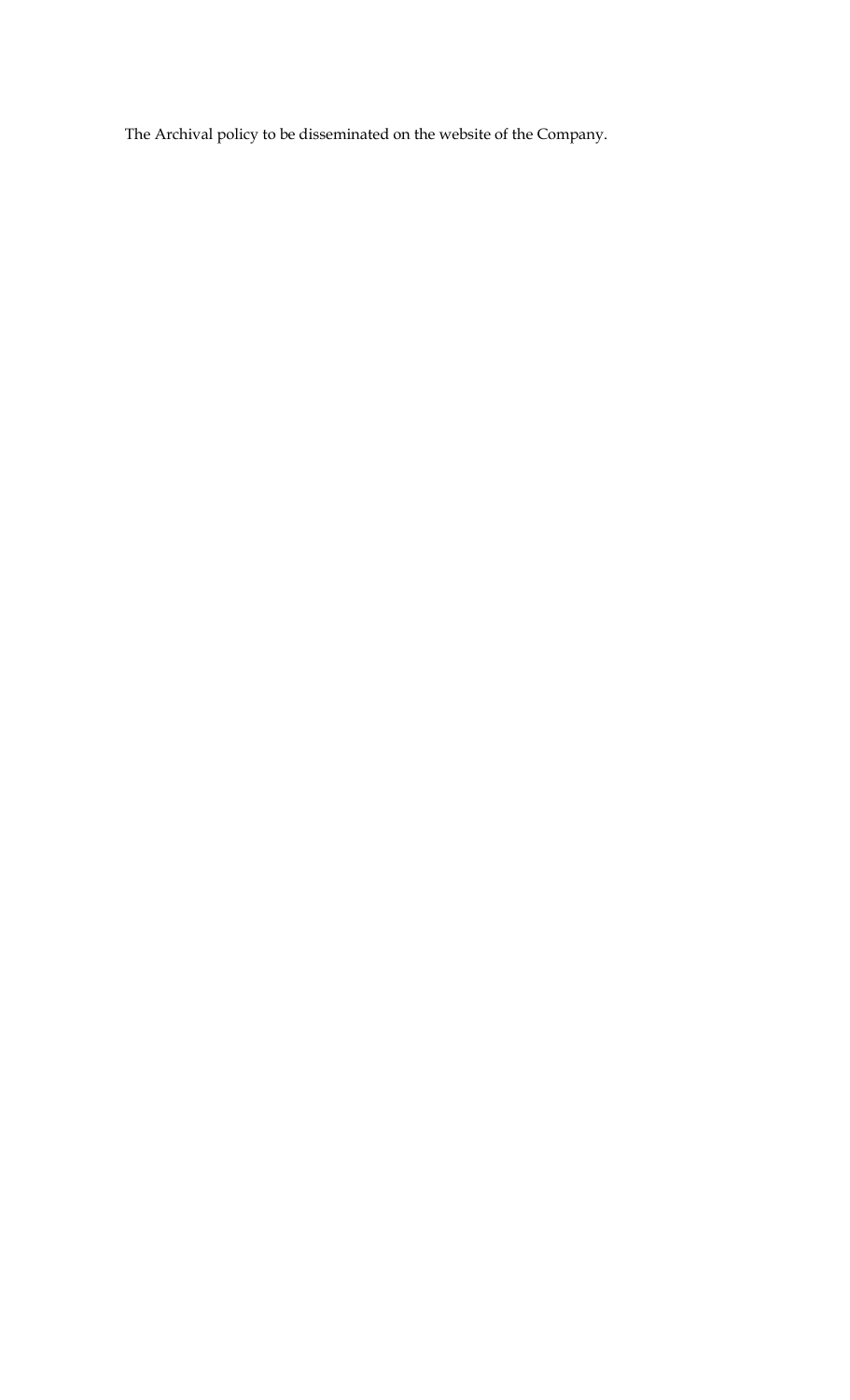# **ANNEXURE – A**

# **Information/ Documents to be permanently hosted on the website**

| Sr. No. | Documents                                                                    |
|---------|------------------------------------------------------------------------------|
| 1.      | Details of its business                                                      |
| 2.      | Composition of various Committees of Board of Directors                      |
| 3.      | Code of Conduct of Board of Directors and Senior Management Personnel        |
| 4.      | Details of establishment of Vigil Mechanism/Whistle Blower policy            |
| 5.      | Policy on dealing with Related Party Transactions                            |
| 6.      | The email address for grievance redressal and other relevant details         |
| 7.      | Contact information of the designated officials of the listed entity who are |
|         | responsible for assisting and handling investor grievances                   |
| 8.      | Terms and conditions of appointment of Independent Directors                 |